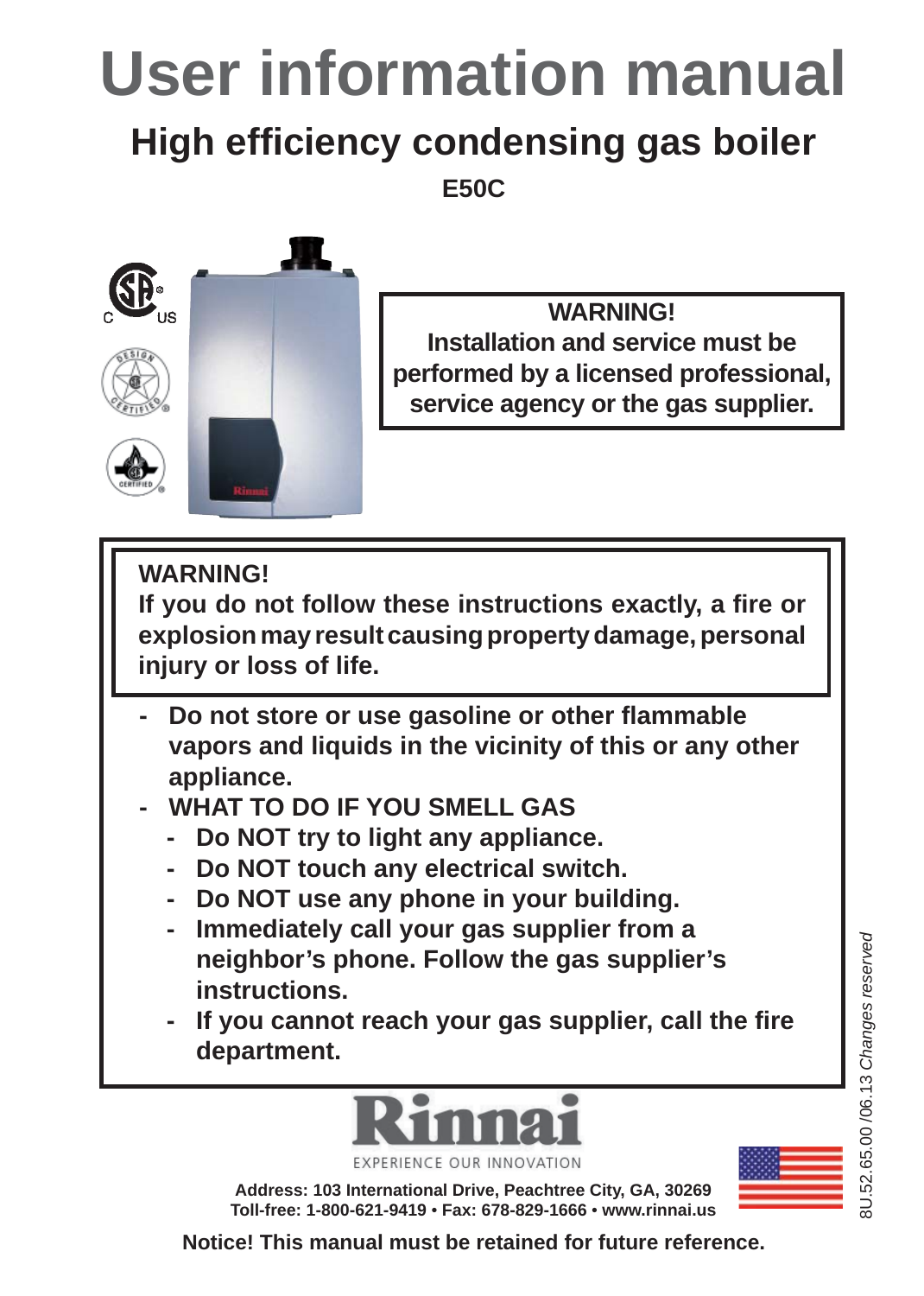#### **Contents of instructions**

These instructions contain important information for the safe use of Rinnai E-Series gas boilers.

These user instructions are intended for the owner or responsible tenant of the premises where the boiler is installed.

#### **Subject to technical changes**

Changes may be made to the illustrations, process steps and technical data as a result of our policy of continuous improvement without prior notice.

#### **Updating of documentation**

Please contact us if you have any suggestions for improvements or corrections.

Find our contact details on the back of this manual.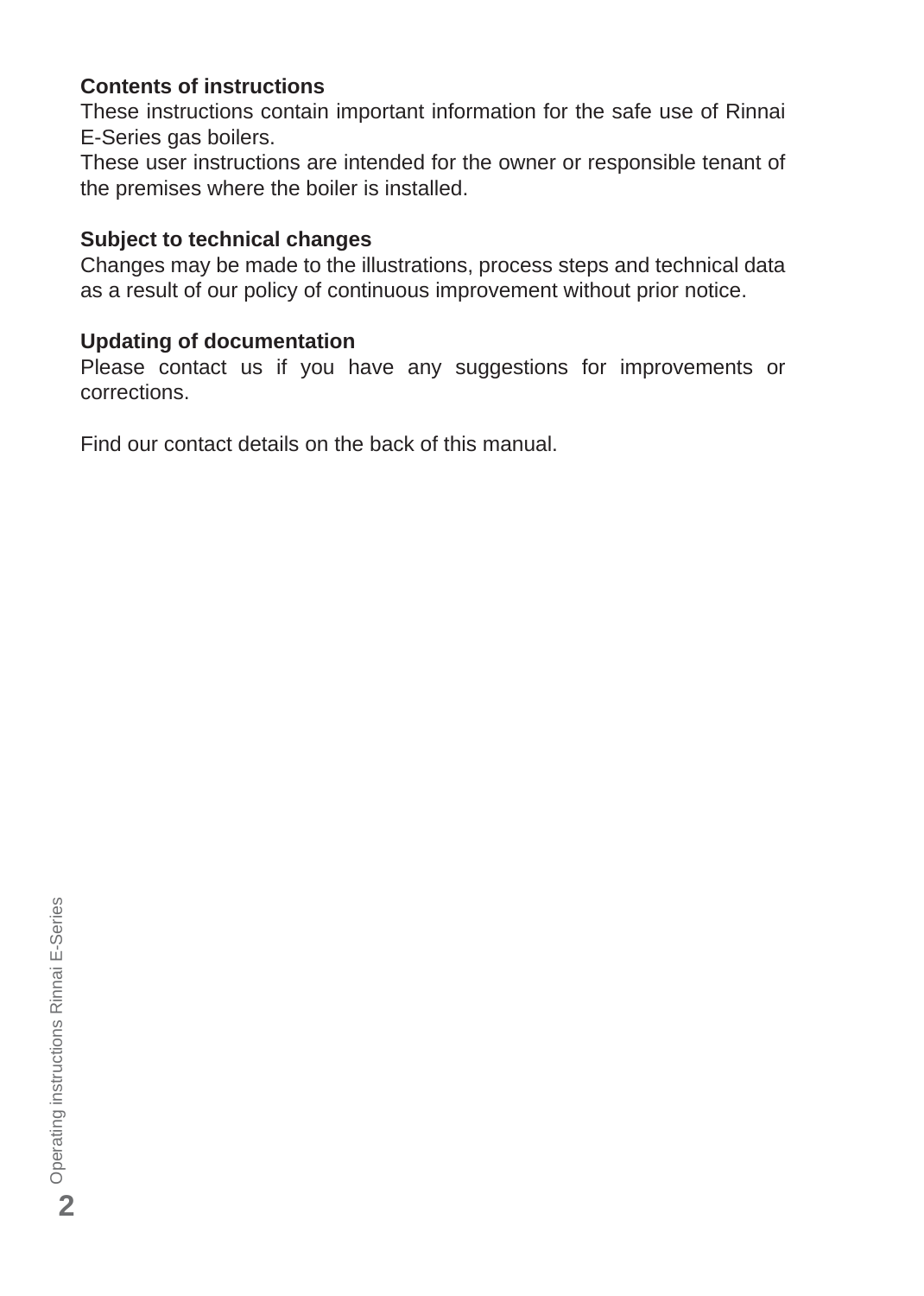## **Safety and general instructions**

Please observe these instructions in the interest of your own safety.

## **Designated use**

The boiler is designed to heat water for a central heating system and, if applicable, generating domestic hot water. The boiler is delivered with a burner controller pre-installed.The boiler can be fitted with a modulating outdoor reset control ARV12 (included), a room controller RS100 (optional), a zone controller (optional) or an On/Off thermostat or relay panel end switch (accessories).

## **Hazard defi nitions**

The following defined terms are used throughout the documentation to bring attention to the presence of hazards of various risk levels. Notices give important information concerning the operation of the product.



#### **DANGER:**

**Indicates the presence of hazards that will cause severe personal injury, death or substantial property damage.**

**Indicates the presence of hazards that can cause severe personal injury, death or** 

**substantial property damage.**



## **! CAUTION**



#### **CAUTION:**

**WARNING:**

**Indicates presence of hazards that will or can cause minor personal injury or property damage.**

#### **NOTICE:**

but not related to personal injury or property 3 **Indicates special instructions on installation, operation or maintenance that are important but not related to personal injury or property damage.**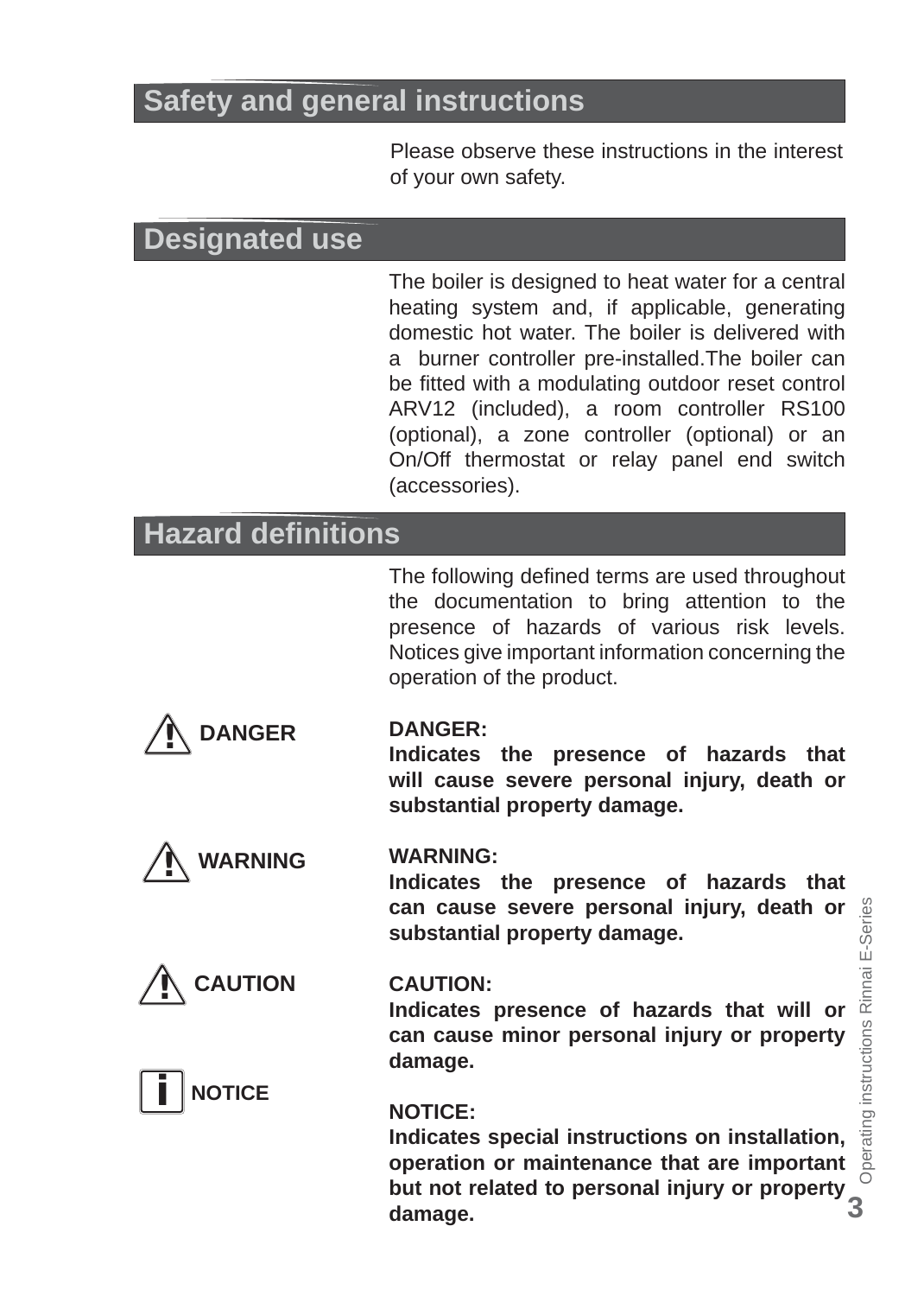These operating instructions describe the operation of the Rinnai E-Series condensing gas boilers. This manual is for the end user. For installation and servicing there is a installation & servicing instructions manual for the installer.

Read this manual fully before operating the boiler. In case of doubt or errors contact your installer. The manufacturer reserves the right to change the specifications and dimensions without prior notice.

Work on the boiler must be carried out by a State licenced contractor, (Ref: Gas Safety Installation and Use ) using correctly calibrated instruments with current test certification.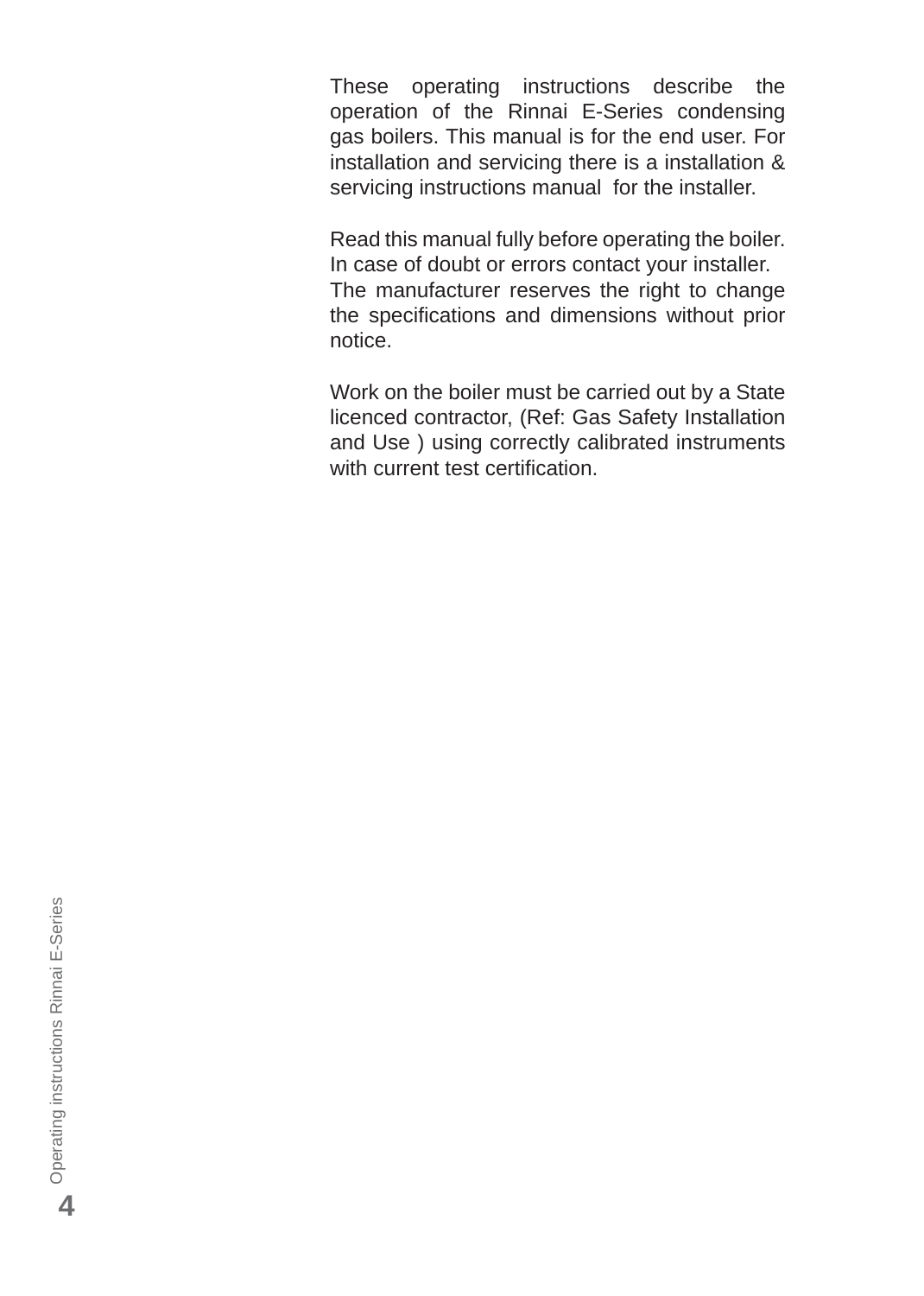

**TO TURN OFF GAS TO APPLIANCE**

- **1. Turn off all electric power to the appliance if service is to be performed.**
- **2. Set the thermostat or other operating control to the lowest setting.**
- **3. Close main gas shut off valve.**

8U.34.01.01 / 11.12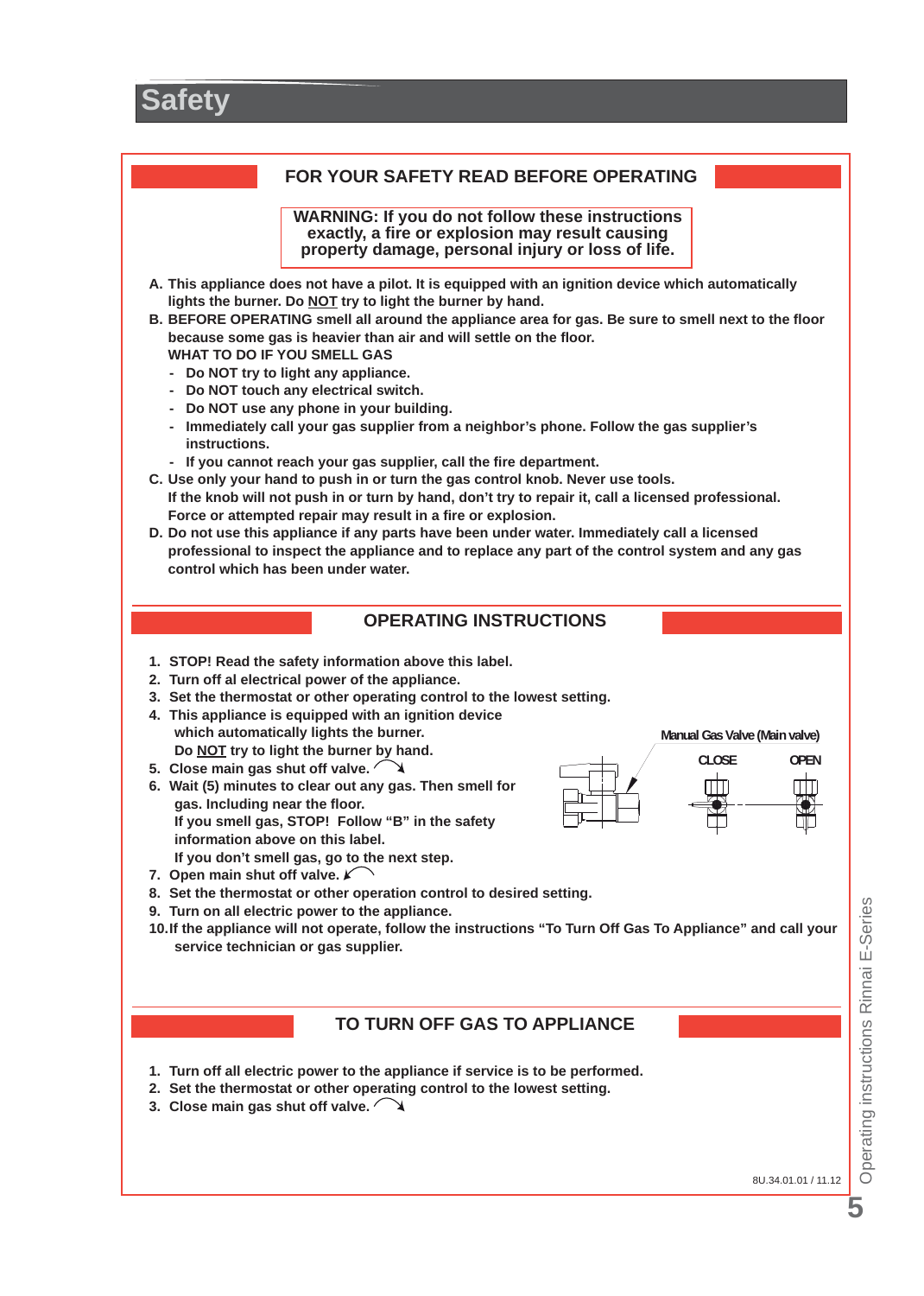



**Should overheating occur or the gas supply fail to shut off, do not turn off or disconnect the electrical supply to the pump. Instead, shut off the gas supply at a location external to the appliance.**

#### **Protection for corrosion**

Do not use any sprays, chlorine containing agents, solvents, paint etc. around the boiler or around the air intake supply entrance of the boiler. These substances have negative influences on the boiler and can lead to corrosion resulting in failure of the boiler.

**Products to avoid present in boiler room and/or around combustion air intake** Spray cans containing chloro-/fluorcarbons Ammonium and/or ammonium solutions Permanent wave solutions (hair product) Chlorinated waxes and/or cleaners Swimming pool chemicals based on chlorine Calcium chloride used for thawing Sodium chloride used for water softening Refrigerant leaks Paint or varnish removers Hydrochloric acid/muriatic acid Cements and glues Antistatic fabric softeners used in clothes dryers Chlorine-type bleaches, detergents, and cleaning solvents found in household laundry rooms Adhesives used to fasten building products and other similar products **Areas likely to have contaminants** Dry cleaning/laundry areas and establishments Swimming pools Metal fabrication plants Beauty shops Refrigeration repair shops Photo processing plants Auto body shops Plastic manufacturing plants Furniture refinishing areas and establishments New building construction Remodeling areas Garages with workshops

#### **Checking the water pressure**

Check the water pressure in the central heating installation regularly. Use only potable water for filling. Additives only after clearance by Rinnai. Contact your installer in case of doubt.

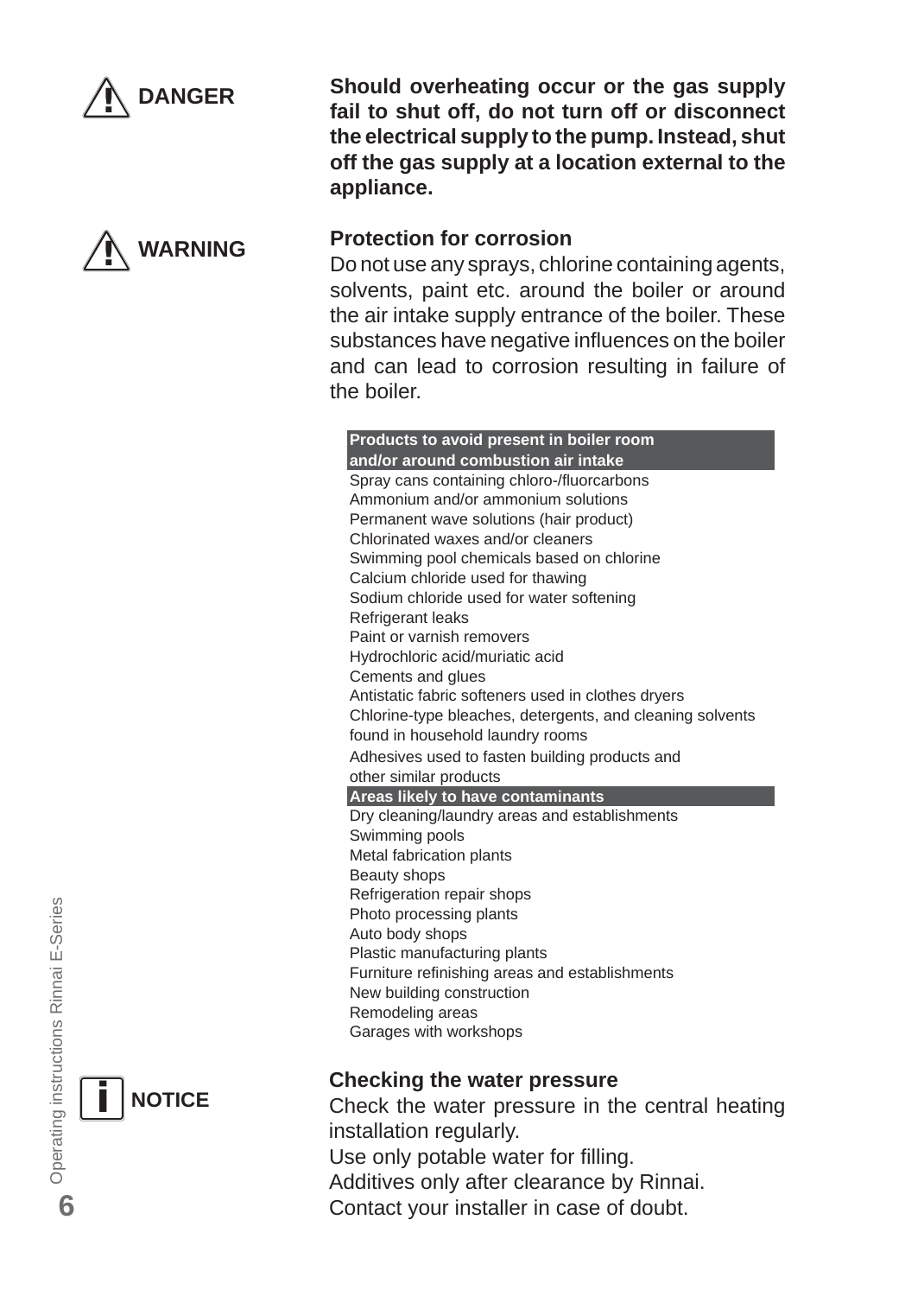## **Description of the boiler**

The Rinnai E boiler is a room sealed, condensing and modulating central heating boiler with an integrated hot water facility.

The boiler is provided with a integrated control system. Because an outdoor sensor is connected to the boiler, the boiler works weather dependantly. This means that the boiler control measures the outside temperature and flow temperature. With this data the boiler calculates the optimal flow temperature for the installation.

When the boiler is connected to an RS100 room thermostat information can be retrieved from the boiler. For more information about the Rinnai thermostats. Please refer to the user manuals.

On the bottom left side of the front panel there is a small door. Through the transparent panel you can see the boiler status on the display. After opening this door you will find the function buttons.

On the following pages you will find the explanation of the function buttons and display messages.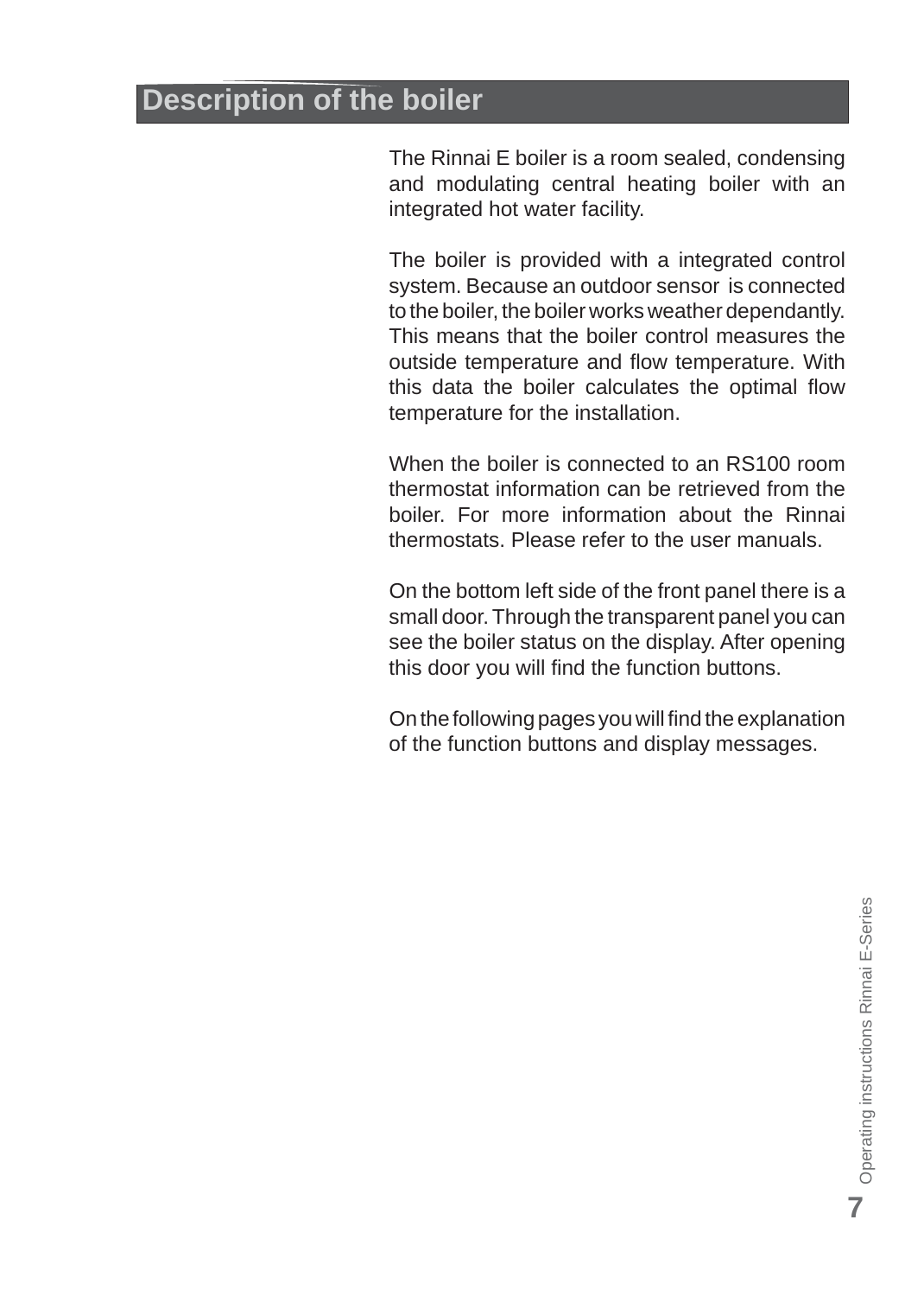## **Explanation of the function buttons**



**i NOTICE**

**Only licensed professionals who are trained for these boilers are permitted to make alterations in the controller to program the boiler to the installation.**

## الممما







## **i NOTICE**

*When the pump is switched on continuously it can lead to undesired heating up of the central heating system during the summer.*



**1. Display**.

See following pages for further information.

- **2. ON-OFF Switch (Placed separately next to the boiler)**. This switch turns the power supply to the boiler on or off.
- **3. Central Heating program button.** Switching the Central Heating on or off (Led on/off);
- **4. Hot Water program button.** Switching the Domestic Hot Water (DHW) facility on or off (Led on/off);

#### **5. Pump program button.**

When the pump program LED is ON, the pump is switched into a continuous circulation mode. When the pump mode is switched OFF, LED is off the pump is control by the boiler processor. In most situations it is best to leave the pump mode OFF and let the boiler control cycle the pump as needed.

*During freezing temperatures it is possible (when there is no outside sensor connected), to manually place the circulation pump in constant circulation mode, thus reducing the chance of freezing pipes (garage, attic or other cold spaces / rooms) which are sensitive to frost.*

 Operating instructions Rinnai E-Series Operating instructions Rinnai E-Series **8**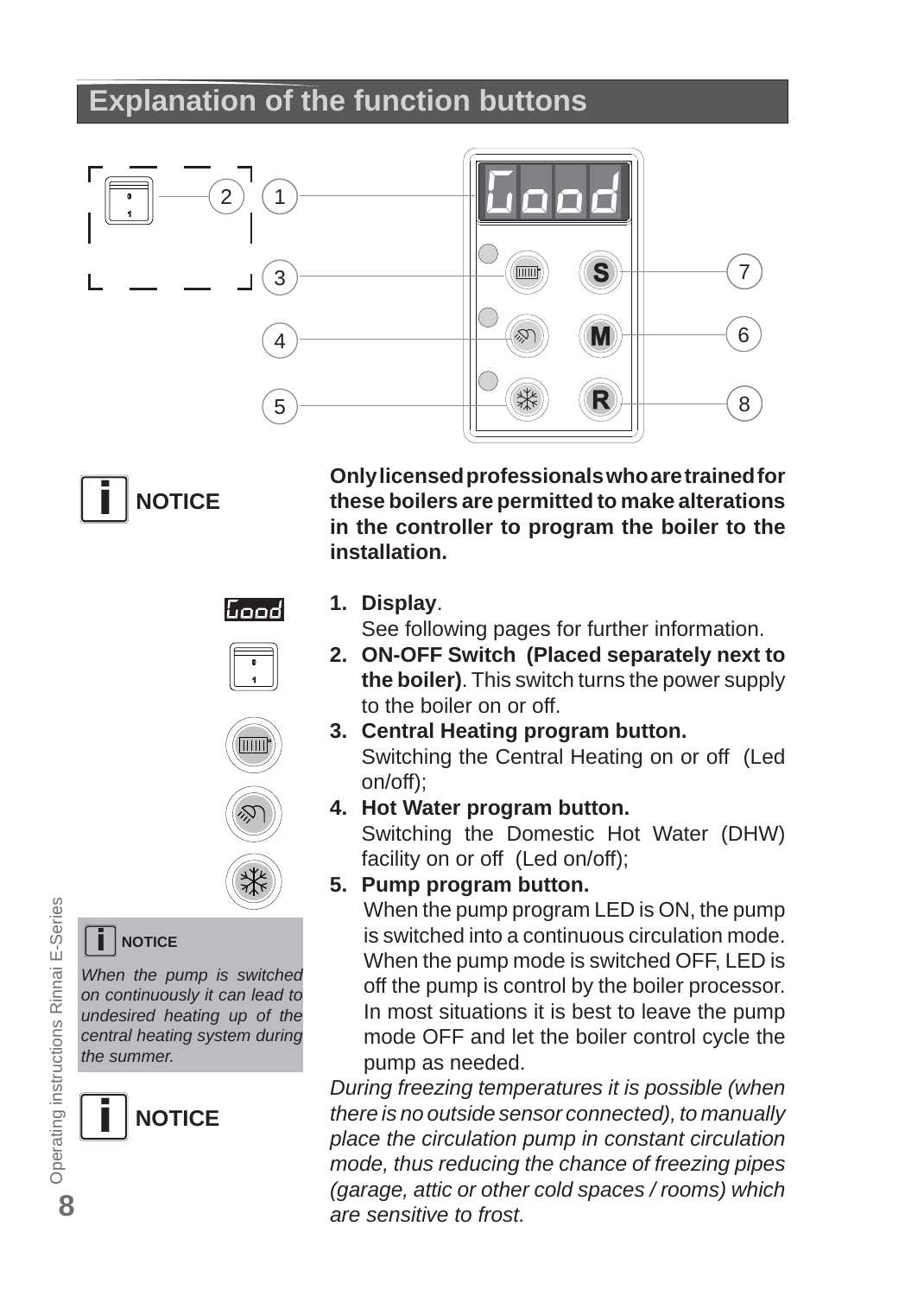

**6 Mode-button.**

 *Only for Service personel*

#### **7 Step-button.**

*After briefl y pressing, the water pressure can be retrieved.* 

 *After pressing for 5 seconds it switches from the Good-state to technical read out and vice versa (see following pages);*



#### **8 Reset-button.**

*When a fault occurs it will be shown by the fl ashing E (Error) with a number code after which the boiler is shut down. After pressing the reset key you can try to start the boiler again. If the error message keeps occurring contact your installer.*



**DO NOT attempt to make repairs or remove any of the boiler panels. Contact a licensed professional to make necessary repairs or adjustments.**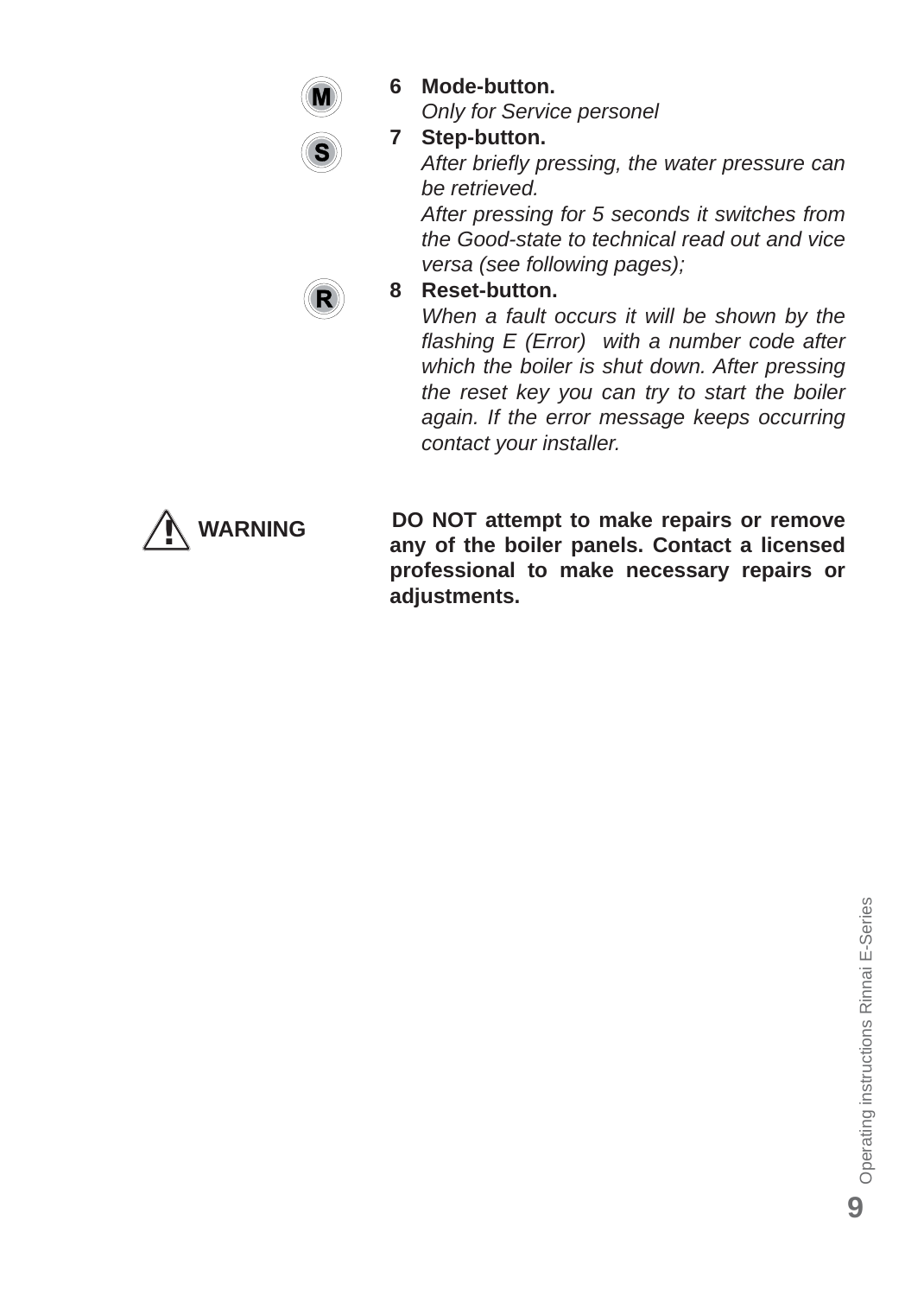## **The boiler display**

Two boiler displays, "Good or Technical" see below.

Good

ח גוח

P 18

### **Good**

or standard read out.

During this reading the display will only show what is necessary. Under normal circumstances the display will give a **Good** reading. In case of a fault this will be shown with, alternate display of **Good,** with an **E** or **BL** code. See further "Errors, maintenance and warranty" .

## **Technical**

The second way is a technical read out. In normal situations the following will be shown:

- on the left the status in which the boiler is active (see bottom of this page);
- on the right the supply temperature in  ${}^{\circ}F$ ;

• the water pressure in the installation in PSI. When a message (**E** or **BL** code) is necessary this will be shown instead of the technical read out.



**To switch over from the Good-state to the Technical read out (and vice versa): - Press 5 sec. on the STEP-button.**

#### **Operation indication**

(in the first display position by technical read out)

- No heat demand
- Fan pre/post purge
- 2 Ignition phase

1

 $\overline{0}$ 

- Burner active on central heating 3
	- Burner active on DHW
	- Fan check
	- Burner off when room thermostat is demanding
	- Pump overrun phase for central heating
	- Pump overrun phase for hot water
	- Burner off because of to high flow temperature
	- Automatic de-aeration program (Press no button for 17 min.)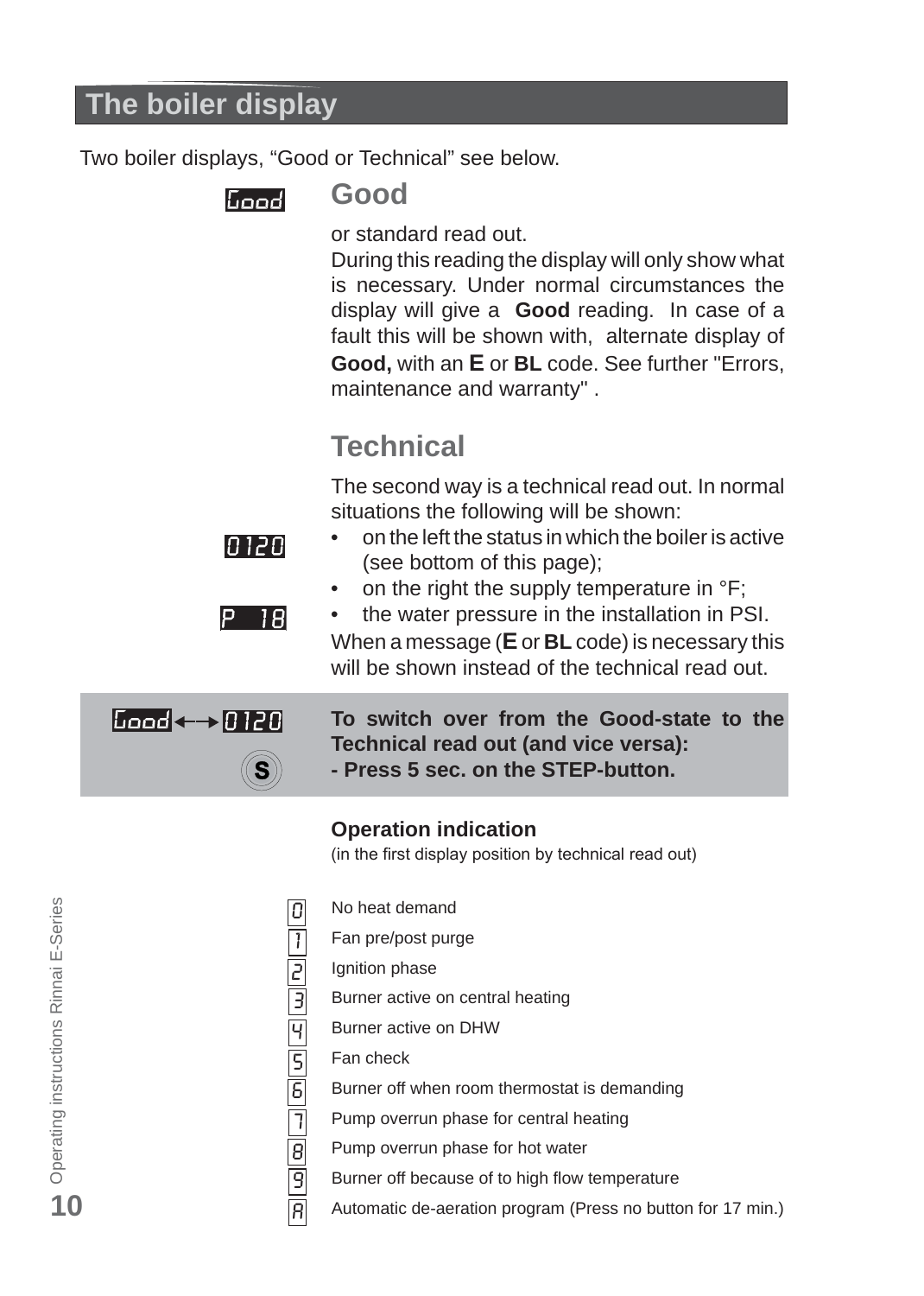## **Water pressure in the central heating system**



The installation will function optimally with a water pressure of between 16 and 18 PSI.

If the water pressure drops below 16 PSI, the  $F111$ display will show **FILL**. During this message the boiler will remain functioning at a reduced level. After replenishing the system (see following chapter) just above 22 PSI the message **FILL** will disappear and the boiler will function normally again.



When the water pressure drops below 10 PSI, the display will show a flashing **FILL** text.

The boiler will shut down and will function normally again after replenishing the system to just above 22 PSI.

To retreive the water pressure on the display from the **Good** reading:



Press the Step key once briefly. *The water pressure will be shown.* 



Press the Step key briefly to return to the **Good** reading*.* 



Water pressure is too high (>42 PSI), if HIGH indication remains continuously visible, the boiler is taken out of operation. The installation pressure needs to be decreased by draining water until the pressure is between 16 and 18 PSI.

**Message ' Water pressure too low' on your RS100 thermostat.**

*On the display of the RS100 a low water pressure can be indicated. For further information see the relevant user manual.*

Operating instructions Rinnai E-Series Operating instructions Rinnai E-Series **11**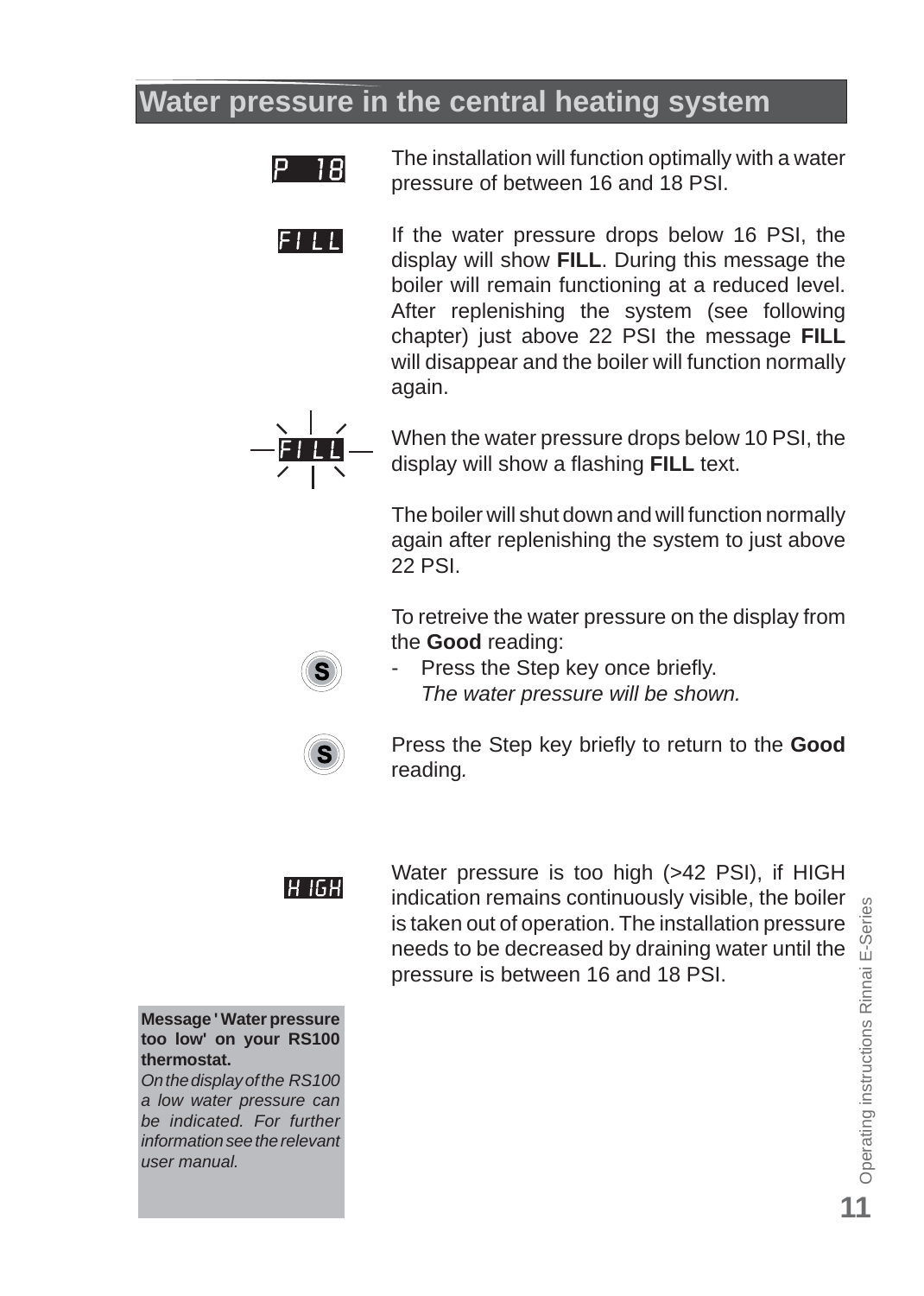## **Replenishing the central heating system**

The central heating installation needs to be filled with potable (drinking) water. For topping up the installation you use the filling loop according to the following procedure:



**Contact your licensed professional installer if your installation is not provided with a fi lling loop.**

- 1 Switch all functions off (heating, DHW and pump);
- 2 Briefly push the 'STEP'-button:  $P$  x.x = water pressure in PSI;
- 3 Slowly open the filling loop (Indication on display increases);
- 4 Fill up slowly to between 16 and 18 PSI;
- 5 STOP appears on the display;
- 6 Close the filling loop;
- 7 De-aerate the complete installation , start at the lowest point;
- 8 Check the water pressure and if necessary top it up;
- 9 Close the filling loop;
- 10 Activate functions required (heating  $\text{min}$ , DHW  $\text{N}$  and/or pump  $\text{N}$ );
- 11 If A xx appears on the display, wait for 17 minutes;
- 12 Check the waterpressure and if necessary top it up to 16 to 18 PSI
- 13 Close the filling loop;
- 14 Press the 'STEP'-button;
- 15 Be sure that the filling loop is closed.

After the automatic de-aeration programm  $(A \times x)$  is finished the boiler will return to the **Good** reading or Technical reading.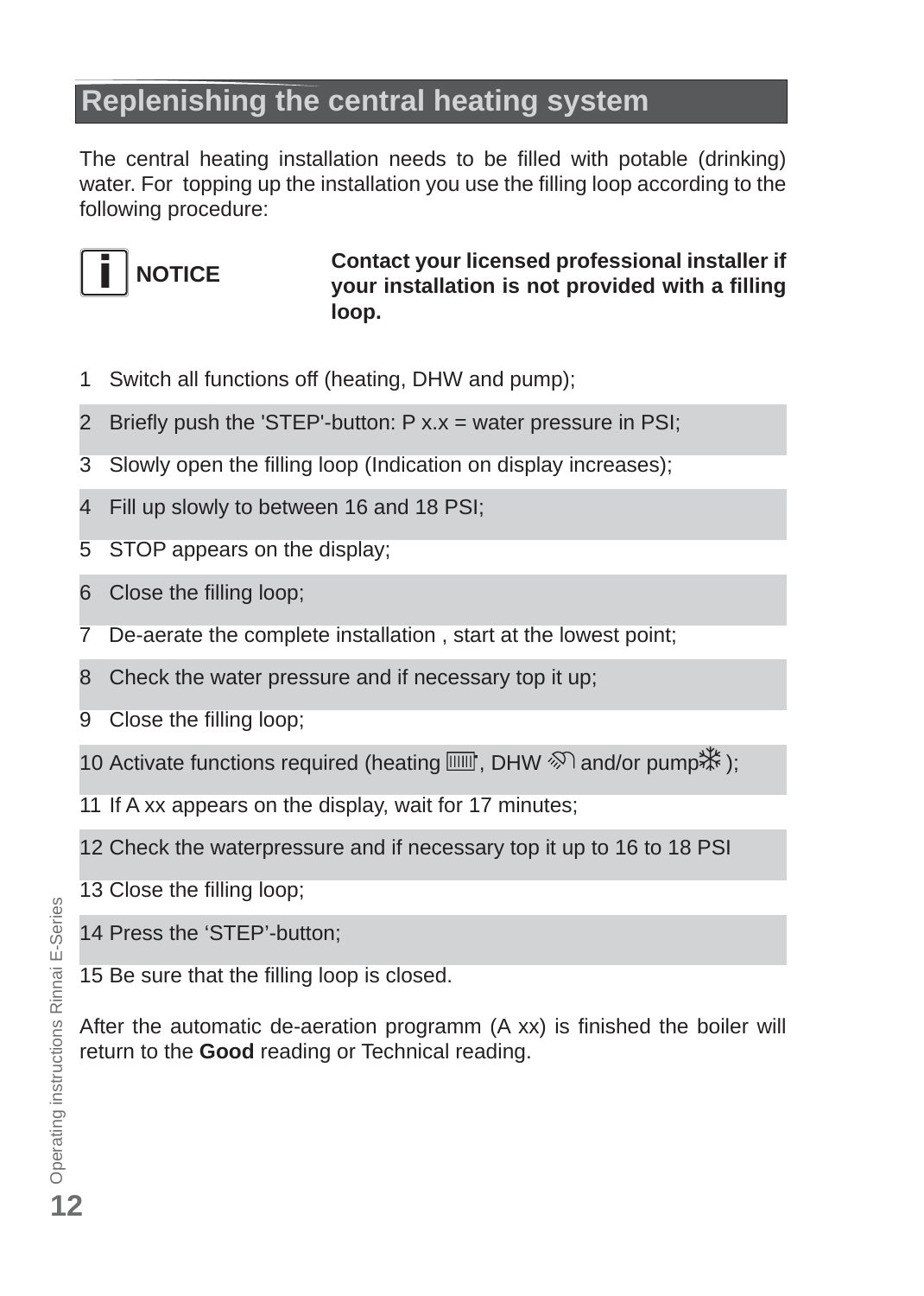

*The boiler will not function directly. The automatic de-aeration program of about 17 minutes will start after one of the three program buttons is pressed. The display*  will show  $\beta$  XX where A stands for Automatic de-aeration program Active and *the number on the right indicates the actual water temperature of the boiler.*

Check the water pressure regularly and top up the installation when necessary.

The working pressure of the installation should be between 16 and 18 PSI



 *It can take a while before all air has disappeared from a fi lled installation. Especially in the first week noises can be heard which indicate the presence of air. The automatic air vent in the boiler will remove the air, which means the water pressure will reduce during this period and therefore topping up with water will be necessary to adjust the fl ow water temperature*

## **Turning the boiler off**

#### **Holiday period:**

Adjust the thermostat\* to the holiday period. See the user thermostat manual. The hot water facility can be switched off by means of the program button  $\mathcal{D}$  on the control panel.

#### **Re-setting the central heating system:**

Switch off the three program buttons  $\text{min.} \otimes \text{A}$ : when these are activated. Switch off the power supply. When the boiler is being drained one should take into account that a part of the heating water will remain in the boiler. When risk of freezing arises one should take care that the remaining central heating water in the boiler does not freeze. **Holiday**

*\* If you have a RS100 thermostat it is provided with a holiday program. The holiday period can be adjusted on the thermostat itself. The central heating and DHW supply are switched off during that period. There is also the option that only the central heating is switched off. With all of these possibilities the freeze protection system is active.*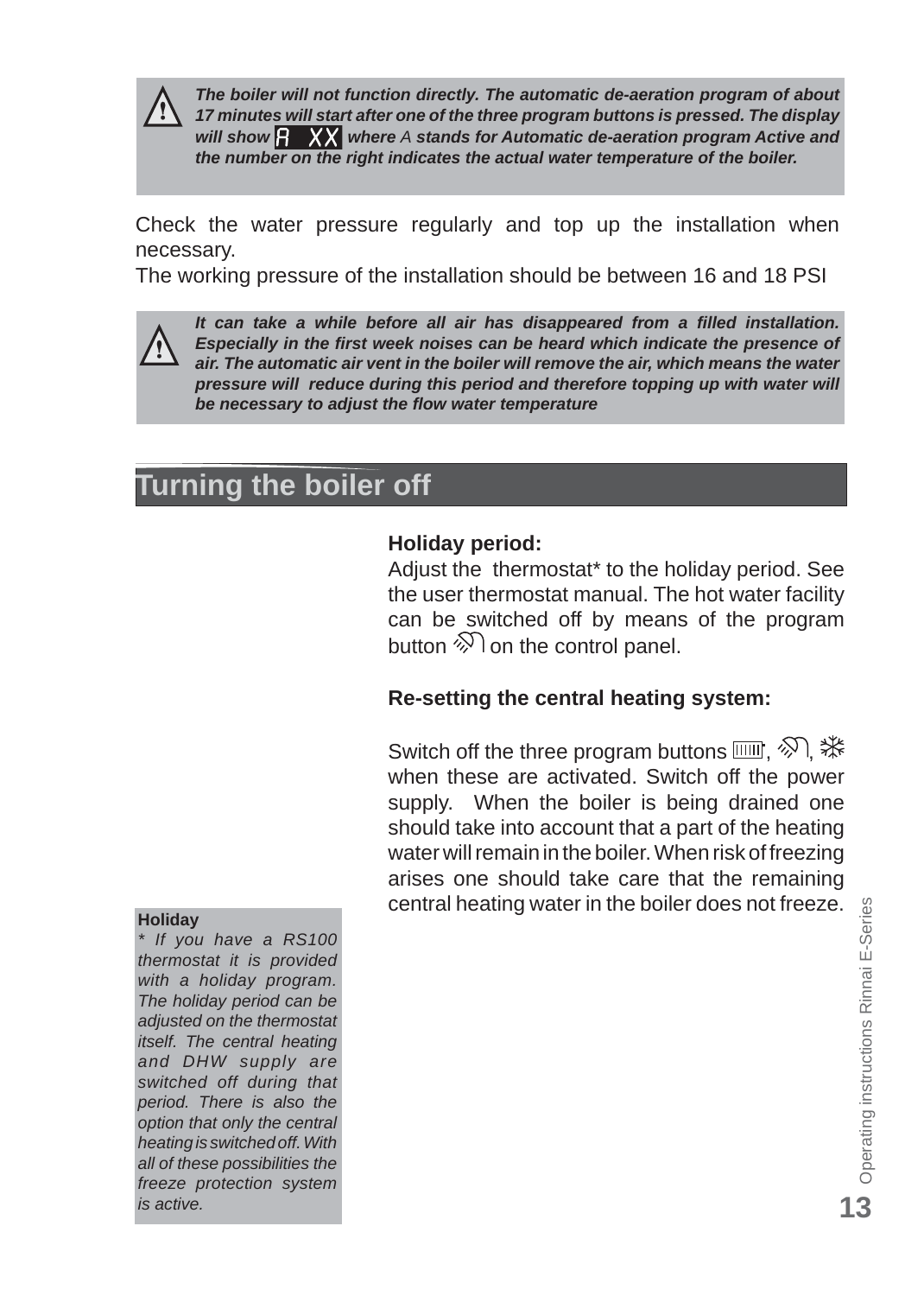## **Error, maintenance and warranty**

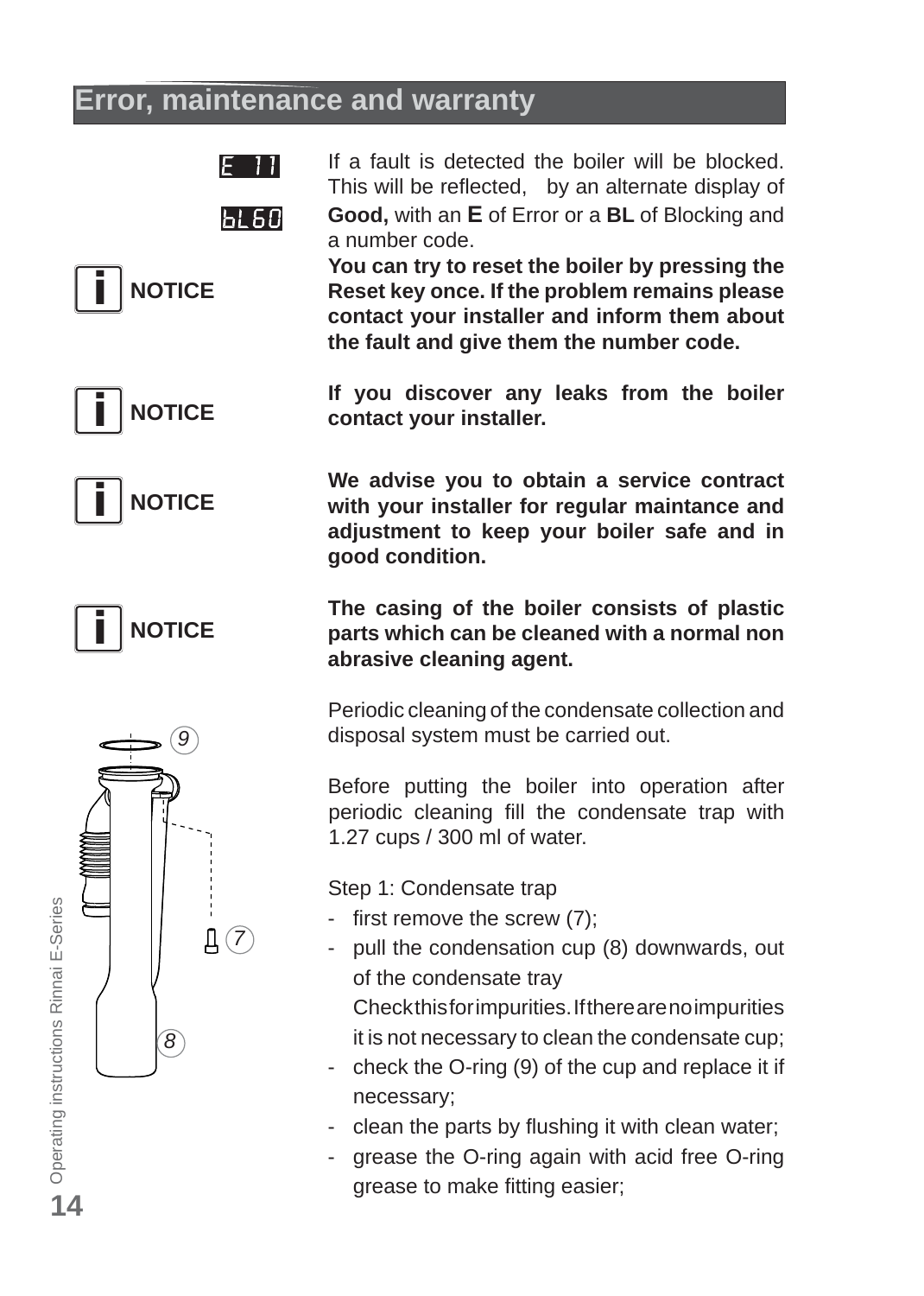- if there is a leak at the condensate trap (8) replace complete condensate trap by # 809000100;

Step 2: Refitting is done in reverse order. Note that all gaskets seal completely.



**Maintenance or changes to the appliance may only be carried out by a licensed professional.**

You can find the warranty conditions in the warranty card which is supplied with the boiler.